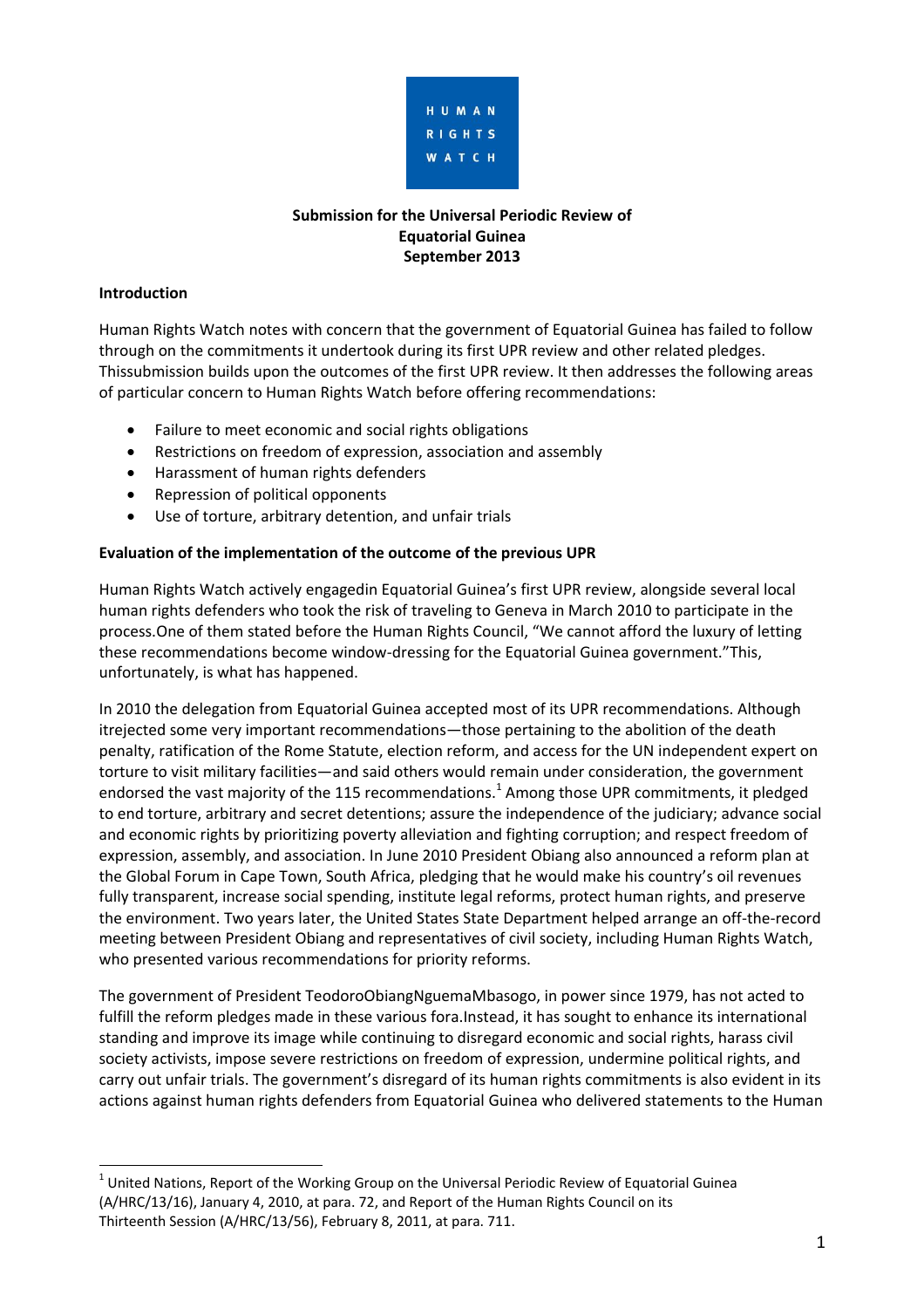Rights Council in 2010. These individuals have faced a variety of repercussions for their criticisms of the government.<sup>2</sup>

# **Economic and Social Rights**

Equatorial Guinea is the third-largest oil producer in sub-Saharan Africa and has a small population of approximately 700,000 people. This natural resource wealth should be directed toaddress dire social needs, in keeping withthe government's obligations to advance the economic and social rights of its citizens. According to the UN's 2013 Human Development Report, Equatorial Guinea has a per-capita gross domestic product of \$32,026, which is the highest wealth ranking of any African country and one of the highest in the world, yet it ranks 136 out of 187 countries in the Human Development Index. As a result, Equatorial Guinea has by far the largest gap of all countries between its per-capita wealth and its human development score.

The government does not publish basic information related to its budgets and spending, and citizens and journalists lack the freedom to monitor the use of the country's natural resource wealth. The government has undertaken a massive building spree, financed by oil revenues, that reflects its misguided spending priorities. Although it has built somepublic infrastructure such as roads and power plants, much of the construction is for the enjoyment of the country's tiny elite and foreign guests, while the country's poor languish. Projects include a lavish \$830 million resort complex, a new city being built in a remote rainforest and a planned \$77 million presidential guesthouse.

To a considerable degree, even the government's investments insocialspending are alsodirected to projects of limited benefit to the most vulnerable. The government financed two new, ultra-modern hospitals that primarily serve the country's elite while much of the population lacks access to quality health care, adequate sanitation, potable water, or reliable electricity.About half of the population of Equatorial Guinea lacked clean water or basic sanitation facilities in 2012, according to official statistics.The government, which for its first UPR report cited official statistics from a 2007 government study that three-fourths of the population lived in poverty, has since repudiated that figure.

Current statistics are hard to obtain for the country, which does not always produce reliable data. Available statistics often reflect government information of questionable accuracy or estimates based on statistical models. There have been some areas of relative progress in recent years, according to suchestimates, such as the reduction of alarmingly high rates of maternal and child mortality, but the rates remain high and the improvements can be attributed in part to a malaria prevention program largely funded by foreign oil companies.

Equatorial Guinea is plagued by high-level corruption and mismanagement of public funds. Foreign investigations into corruptioninvolving President Obiang and his close associates are underway in France, Spain, and the United States. US government legal filings allege extortion and embezzlement of public funds on a grand scale by President Obiang's eldest son, whom he appointed to serve as second vice president (and, previously, minister of agriculture and forestry). In France, a judge issued an arrest warrant against the son. French authorities also have seized numerous high-end automobiles (which were auctioned by the state), as well as his luxurious Paris mansion and its contents.

## **Freedom of Expression, Association and Assembly**

 $\overline{\phantom{a}}$ 

Basic freedoms are regularly denied to the people of Equatorial Guinea. The government is notorious for its poor record on press freedom. Journalists from state-owned media outlets are unable to criticize the government or address issues the authorities disapprove of without risk of censorship or reprisal. Journalists have been suspended, sacked ordetained in connectionwith their work, including since the 2010 UPR review. In March 2011 the host of a state radio program was suspended after mentioning Libya's pro-democracy uprising on air.<sup>3</sup> Only a few private media outlets exist in Equatorial Guinea, and

<sup>&</sup>lt;sup>2</sup>See references further below to the cases of Dr. WenceslaoMansogo, FabiánNsueNguema, PoncianoMbomioNvo, Alfredo Okenve, and MarcialAbagaBarril.

<sup>3</sup> See the Equatorial Guinea entry in Human Rights Watch's *World Report 2011* for additional examples.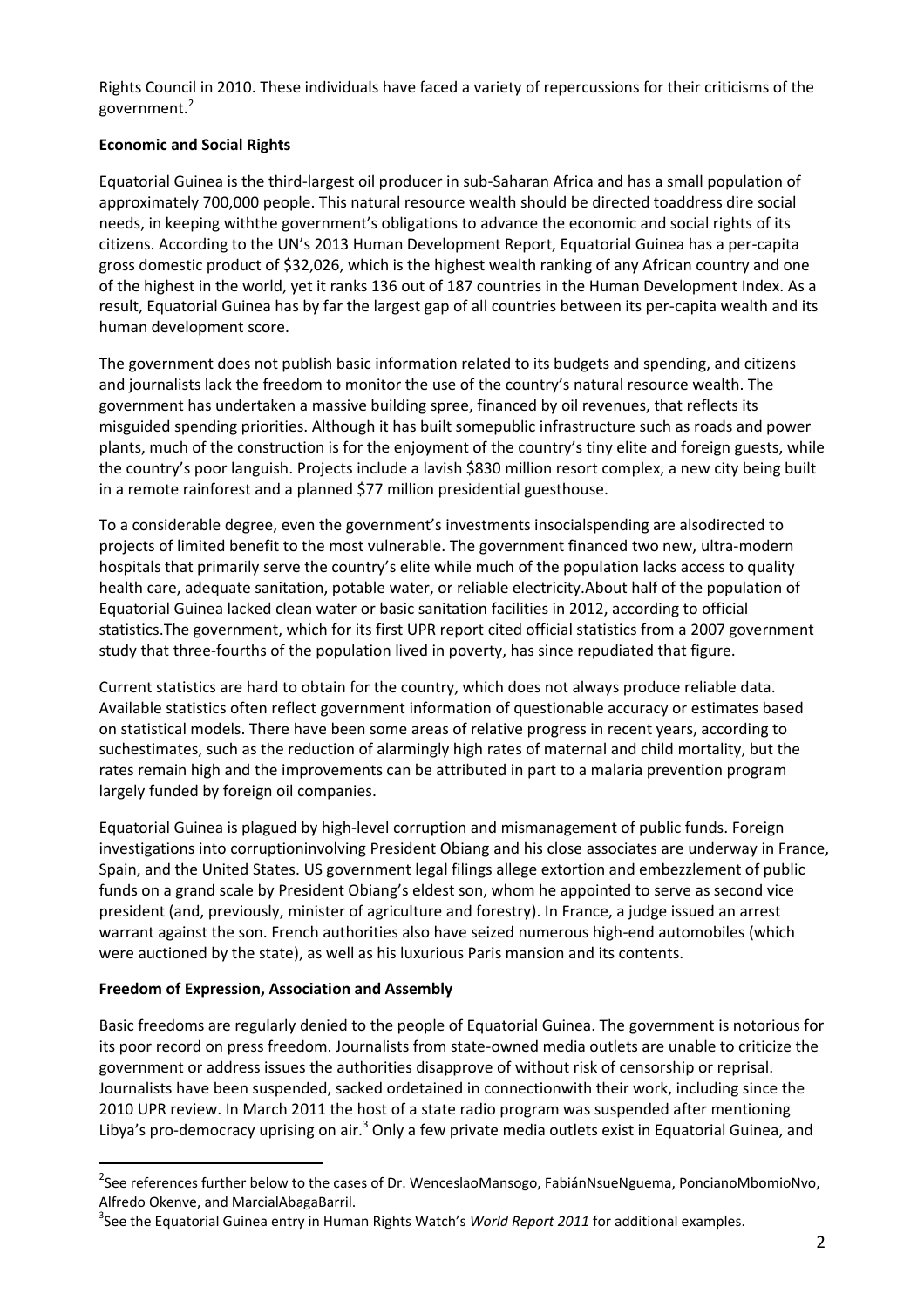they are generally owned by persons close to President Obiang; self-censorship is common. Foreign news is available to those with access to satellite broadcasts and the Internet, which is a small minority of the population; others have access only to limited foreign radio programming.

Although a greater number of foreign journalists have been permitted to cover events in the country, as compared to the period before 2010, and President Obiang has recently granted interviews to several major foreign media outlets, his governmenthas continued to usevisa denials, surveillance, harassment, and detention to hamper independent foreign journalists and seek to discourage negative reporting. In 2011, the government informed Reporters Without Borders that it would not grant a visa to carry out a fact-finding visit. That same year foreign journalists reported being detained and forced to delete photographs before and during the African Union summit. Several who attended the Cup of Nations in early 2012 likewise reported being subjected to surveillance and harassment while they worked.<sup>4</sup>

Freedom of association and assembly are severely curtailed in Equatorial Guinea, infringing on the development of civil society. The government imposes restrictive conditions on the registration and operation of local nongovernmental groups. The government is also intolerant of critical views from abroad, often characterizing those who criticize President Obiang'srule as racist, colonialistor "enemies" of the state.

Requests by political activists and opposition political parties to hold peaceful demonstrations and rallies, including May Day rallies, have been denied. Most recently, protests planned for May and June 2013 were blocked and the organizers of the May event were arrested; one of them, Clara "Lola" NsegueEyí, at this writing has been in custody without charge for over four months.

The Obiang government and ruling party often cite "security reasons" in the wake of real or perceived coup attempts as a rationale to arrest real or perceived opponents. For example, AgustínEsonoNsogo, a teacher, has been held since October 2012 without charge or trial because the police accused him of being part of a plot to destabilize the country. According to his lawyer, Esono was held incommunicado for at least a week and tortured.

## **Human Rights Defenders**

The country has no legally registered independent human rights groups. The few local activists who seek to address human rights related issues are vulnerable to intimidation, harassment, and reprisals.

In October 2012 FabiánNsueNguema, a lawyer who has handled sensitive cases involving political prisoners and those accused of coup plots, was illegally arrested and kept in secret and incommunicado detention for several dayswhen he went to prison to visit his client,AgustínEsonoNsogo. He was released without charge after eight days, following international pressure.

In another case, Dr. WenceslaoMansogoAlo, a human rights defender and opposition figure, was jailed in February 2012 and convicted in May 2012 for professional negligence in a trial widely regarded as unjust. Mansogo was pardoned in June 2012, following international pressure. He filed an appeal against court orders to close his private health clinic, pay \$13,000 in damages, and cease practicing medicine for five years.

In April, PoncianoMbomioNvó, one of Mansogo's lawyers and a frequent defender of jailed political opponents, was suspended from legal practice for two years for arguing in Mansogo's trial that the case was politically motivated. In January, government officials allegedly pressured a private company to rescind a job offer made to Alfredo Okenve, a member of the executive leadership of a local NGO who was sacked in 2010 by the National University after critiquing the government's record on transparency at a public event during a visit to the United States.

## **Political Parties and Opposition**

 $\overline{\phantom{a}}$ 

<sup>4</sup> See Human Rights Watch, "Equatorial Guinea: Soccer Co-Host Violates Rights," January 13, 2012.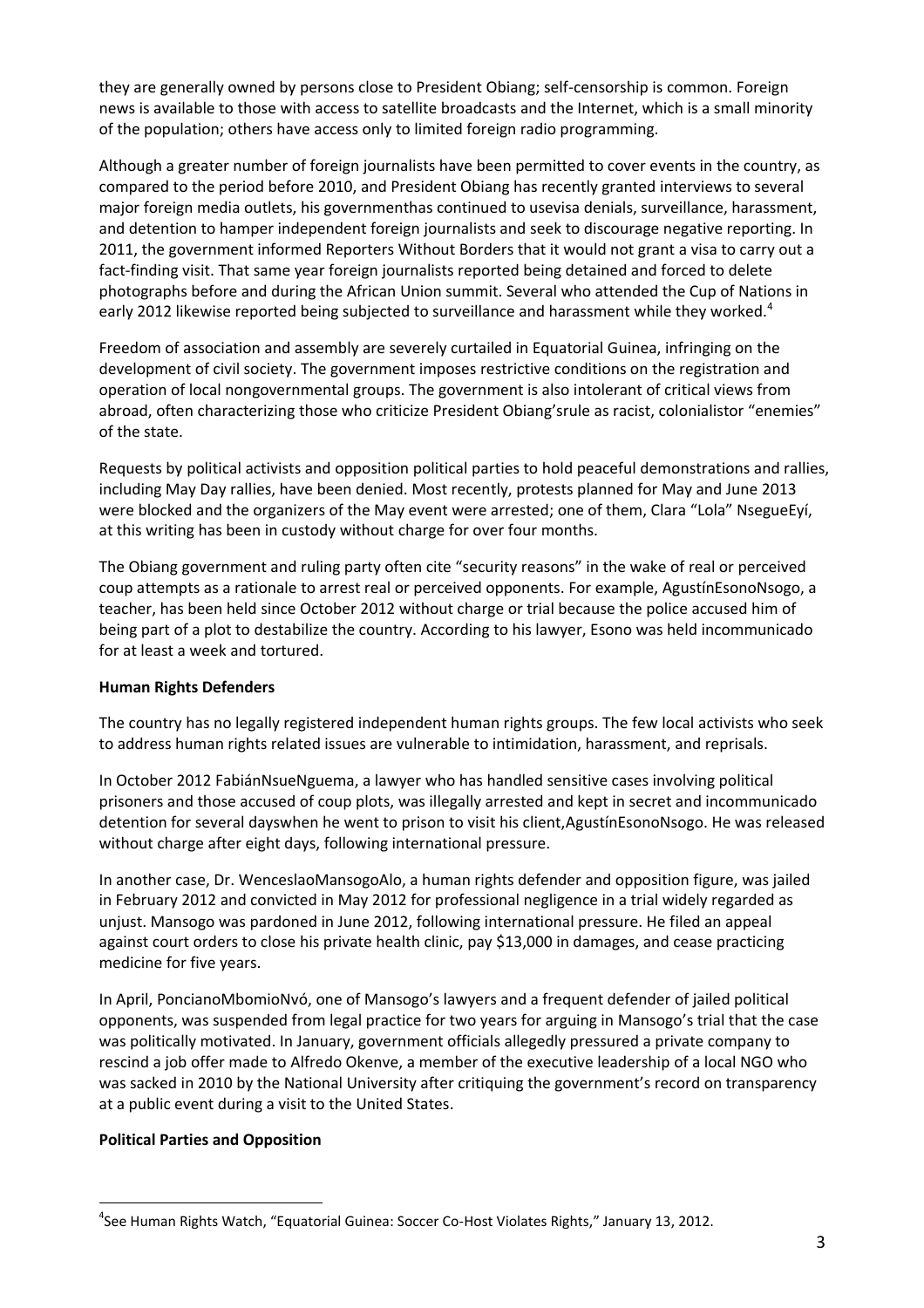Opposition members are subject to arbitrary arrest and other forms of harassment and, at times, criminal prosecution. Most political parties are aligned with the ruling party, which benefits from a virtual monopoly on power, funding, and access to national media. Additionally, not all opposition parties are legally registered.

Elections in Equatorial Guinea have been marked by serious human rights violations and denial of fundamental freedoms. In addition, biased electoral processes and restrictive conditions for international observers have undermined the credibility of election results. This was the case for the May 2013 legislative vote, which the ruling party claims to have won decisively.The country has no independent and impartial body to oversee the electoral process or consider election-related complaints. The National Election Commission is controlled by the ruling party and is headed by the interior minister, a prominent member of the governing party.

In November 2011, a national referendum was held to approve constitutional changes that had not been open to debate and were not shared with political parties until the day before the referendum campaign opened. Ahead of the vote, the police arrested and held for three days an opposition figure and civil society activist, MarcialAbagaBarril, on a dubious pretext. The referendum passedoverwhelminglyin a vote marred by reports of voting fraud, harassment of opposition supporters, and intimidation of voters.<sup>5</sup>

The constitutional changes place term limits on the presidency, but otherwise entrench and expand President Obiang's unchecked powers. They allow him to name 15 members of a newly created Senate and to appoint or approve the heads of "independent" institutions ostensibly charged with improving government accountability. At this writing, the "independent" oversight bodies created under the new constitution had not been established and the president declared that new presidential term limits would not apply retroactively.

## **Torture, Arbitrary Detention, and Unfair Trials**

l

Due process rights are routinely flouted in Equatorial Guinea and prisoner mistreatment remains common. Many detainees are held indefinitely without knowing the charges against them. Lawyers and others who have visited prisons and jails indicate that serious abuses continue, including beatings in detention that amount to torture. FabiánNsueNguema, as noted, reported that his client, AgustínEsonoNsogo, was tortured.

President Obiang exercises inordinate control over the judiciary, which lacks independence. Lawyers have reported that judges say they need to consult with the office of the president regarding their decisions in sensitive cases. The president is designated as the country's "chief magistrate." Among other powers, he chairs the body that oversees judges and appoints the body's remaining members.

Judicial processes are used to intimidate or punish those perceived as disloyal to those in power. For example,FlorentinoManguire spent over two years in prison on unsubstantiated theft charges filed by his former business associate, Obiang's eldest son and then forestry minister, known as Teodorín. He received a presidential pardon in June 2012. In August 2012, he was again arbitrarily arrested and held for 10 days, until his release without charge after receiving a stern warning not to reveal information about Teodorín.

The government also at times detains family members as a form of pressure. Following an October 2010 prison escape involving a former military officer and others, the government held numerous relatives and associates of the escaped prisoners for over a year in apparent retribution. Among those held was a child under the age of two and his mother. They were acquitted by a military court and released in November 2011.

<sup>&</sup>lt;sup>5</sup> See EG Justice and Human Rights Watch, "Equatorial Guinea: Release Opposition Member," November 3, 2011; "Equatorial Guinea: A Move to Consolidate Power," November 12, 2011; and "Equatorial Guinea: Vote Discredited by Irregularities," November 15, 2011.